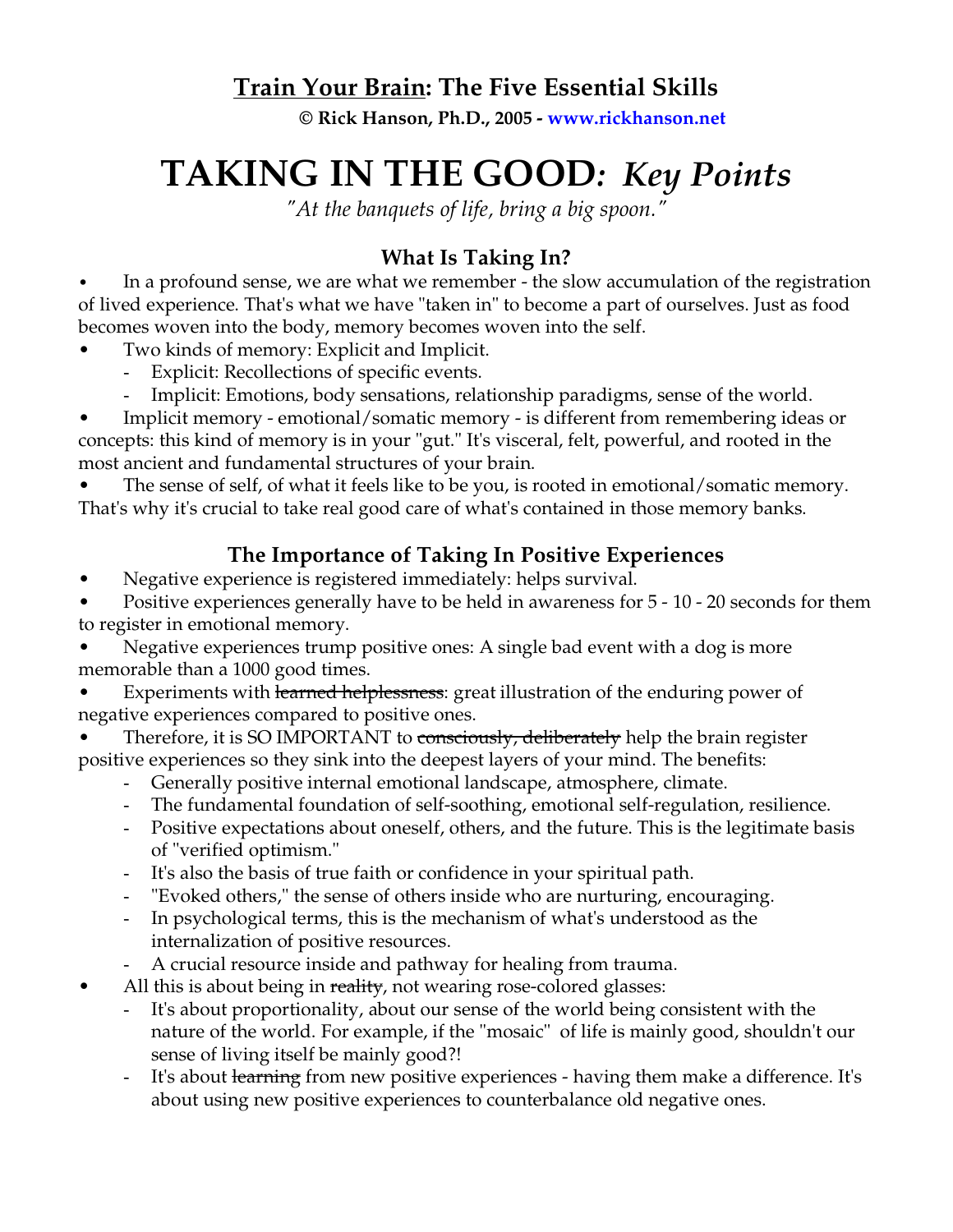• From a spiritual perspective, you are helping yourself really sense and then register good experiences on the path, or that come with skillful practice (e.g., the sukha, or deep happiness of peaceful meditation). This has many benefits:

- Highlight the milestones along the way, so you can know what they feel like and find your way back to them.
- Build faith and confidence in the fruits of the path.
- Reward yourself for doing something that's noble but not always easy, and thus support your ongoing motivation.
- More easily tap into the peace, contentment, and basic well-being that are the preconditions for deep states of concentration and insight.

## **How to Take in the Good**

#### **The Science**

Since you are building up records of experiences in your most visceral memory banks, you need to focus on the emotional and body sensation aspects of your positive experiences. Through the mindfulness skills you've already learned, really tune into the embodied sense of the good experience. For example, relax your breathing and extend your awareness into the felt sense of the experience in your body.

#### **General Attitudes**

Being in reality. You are just being fair, seeing the truth of things. You are not being vain or arrogant - which distort the truth of things.

You've **earned** the good times: the meal is set before you, it's already paid for, and you might as well dig in!

Recognize the value to yourself and others of taking in positive experiences. It is a good, a moral, a virtuous thing to soak in good experiences. Even from a spiritual perspective, positive emotional states support practice through freeing up attention, building confidence and faith in the path, and fueling heartfelt caring and kindness for others.

Try to be aware of any attitudes that say it's vain, selfish, sinful, or somehow unfair to feel good -- especially about yourself. Explore those attitudes -- and then let them go by relaxing your body, releasing the emotions embedded in the attitude, and disputing in your mind the illogical beliefs in the attitude.

### **Specific Actions Inside Yourself**

#1 Help positive events to become positive <u>experiences</u> for you. You can do this by:

• Paying attention to the good things in your world, and inside yourself. This includes pretty sunsets, nice songs on the radio, chocolate!, people being nice to you, the smell of a baby's hair, getting something done at work, finishing the dishes, holding your temper, getting yourself to the gym, feeling your natural goodheartedness, etc., etc. You could set a goal each day to actively look for beauty in your world, or signs of caring for you by others, or good qualities within yourself, etc.

• Maintaining a relaxed, accepting, spacious awareness.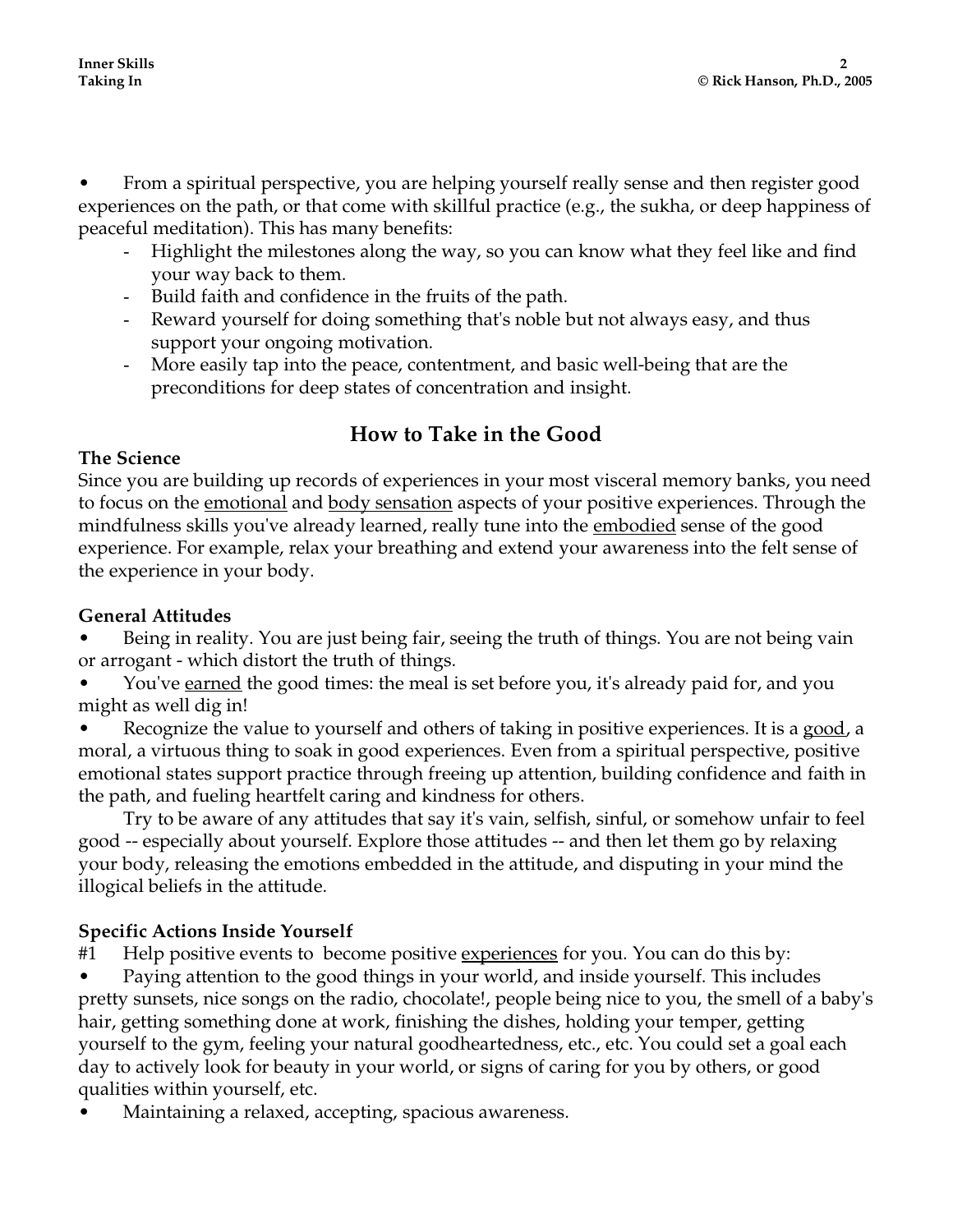• Setting aside for the moment any concerns or irritations, or at least nudging them to the background of your attention.

• Sometimes doing things deliberately to create positive experiences for yourself. For example, you could take on a challenge, or do something nice for others, or bring to mind feelings of compassion and caring, or call up the sense or memory of feeling contented, peaceful, and happy.

#2 Extend the experience in time and space:

- Keep your attention on it so it lingers; don't just jump onto something else.
- Let it fill your body with positive sensations and emotions.
- $\rightarrow$  Savor, relish the positive experience. It's delicious!

#3 Sense that the positive experience is soaking into your brain and body - registering deeply in emotional memory. Perhaps imagine that it's sinking into your chest and back and brainstem. Maybe imagine a treasure chest in your heart.

 Take the time to do this: 5 or 10 or 20 seconds. Keep relaxing your body and absorbing the positive experience.

#4 For bonus points: Sense that the positive experience is going down into old hollows and wounds within you and filling them up and replacing them with new positive feelings and views.

These are typically places where the new positive experience is the opposite of, the antidote to the old one.

Like current experiences of worth replacing old feelings of shame or inadequacy. Or current feelings of being cared about and loved replacing old feelings of rejection, abandonment, loneliness. Or a current sense of one's own strength replacing old feelings of weakness, smallness.

The "replaced" experience may be from adulthood. But usually the most valuable experiences to replace are from our youngest years. They are the "tip of the root of the dandelion," the ones we need to pull to prevent the dandelion of upsets from growing back.

The way to do this is to have the new positive experience be prominent and in the foreground of your awareness at the same time that the old pain or unmet needs are dimly sensed in the background.

The new experiences will gradually replace the old ones. You will not forget events that happened, but they will lose their charge and their hold on you.

THIS IS A PROFOUND, FAR-REACHING, AND GENUINE WAY TO HELP YOURSELF GROW. YOU ARE LITERALLY CHANGING YOUR OWN BRAIN.

## **Important Kinds of Experiences to Take In**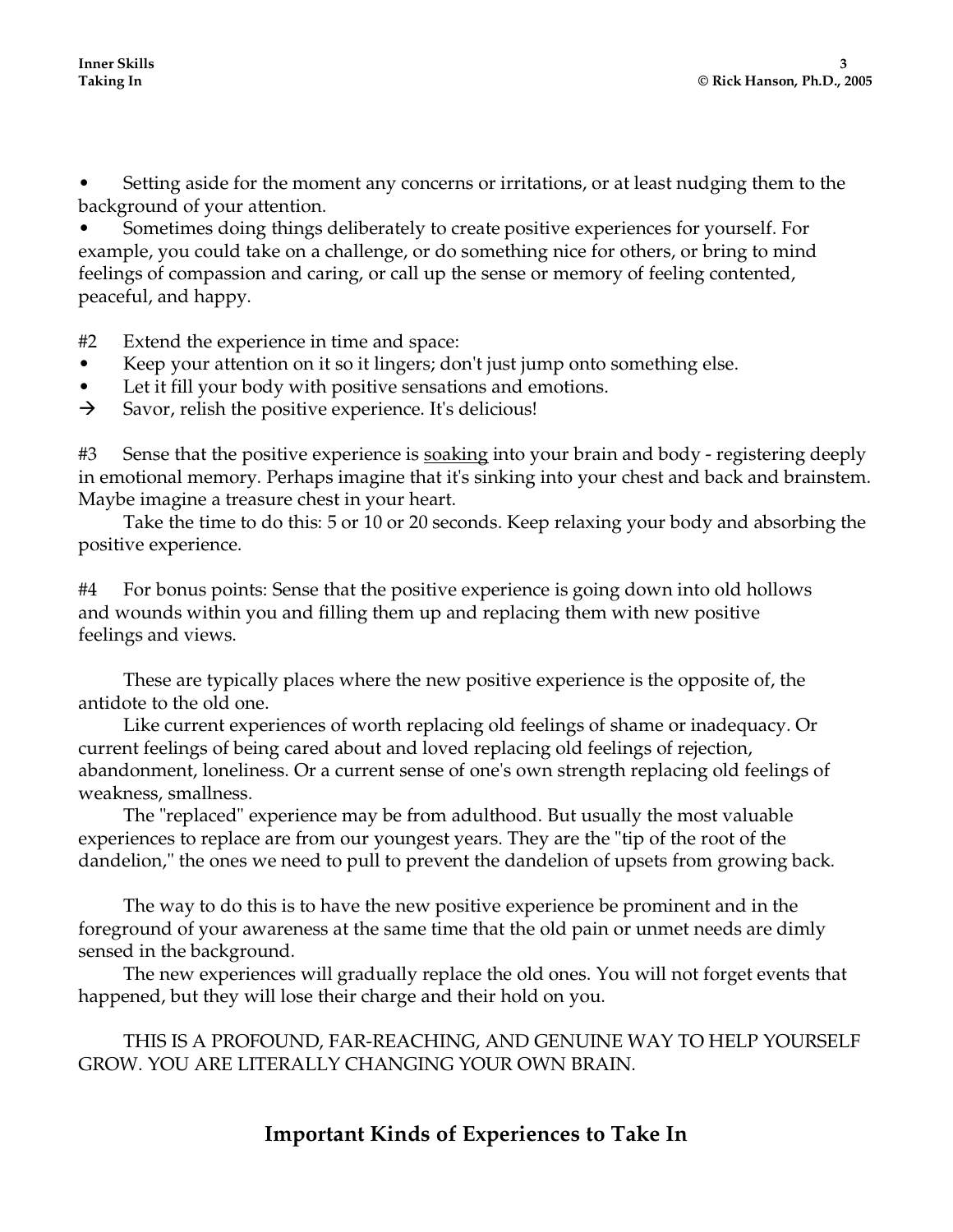#### **Introduction**

Everybody has vulnerabilities, particular soft spots or "holes in the heart" which we yearn to be filled to make up for missing experiences (mainly from childhood). Reflect on yourself or ask a trusted friend what those might be for you. Then look specifically for experiences that would address your needs - or even take appropriate steps to evoke such experiences in yourself (e.g., ask a friend to explain a little what led her to say something nice about you). Then, once the experience arrives, you know what to do with it!

#### **Common Key Experiences - and Potential Sources**

 $\rightarrow$  For all of these, look for opportunities to feel them in the moment, and reflect on the past for signs of them as well.

- Safety, security Settings that feel protected; being with someone who is completely accepting; (for many people) being in nature; if this speaks to you, feeling cradled in God's love.
- Gratitude, appreciation Even the smallest bit of good fortune; appreciating simple things like a sunset, a smile, or a spoon; reflecting on the good things in your life today or in the past.
- Strength, "I'm a survivor," tenacity, grit, resilience Any time in a day when you were determined, or moved forward in the face of fear, "spoke truth to power," used your will, pushed back, asserted yourself, etc.

• Feeling loved, cared about, liked, included, attended to, empathized with - Notice when people give you their interested attention, or are warm, or touch you kindly, or are loving, or join with you in any way. Notice when you are included, fit in, are part of the gang. Look for the sense of community, of belonging. Especially look for implicit goodwill toward you within others that may not be actively expressed but is truly present inside their hearts.

Worth, value, competence, capability, "good enough" - Look both for acknowledgement from others that you matter and have value as well as for signs of this on your own. Like times when you learned something new or did something hard. Any ways that you have contributed to others, like raising a child, volunteering in your community, helped a friend feel better, accomplished something at work, clarified something in a meeting, were kind to a stranger, helped a family member, held back your hand on tongue when you were angry, etc. Simply the sense of validity in existing, in being here - like the Buddha touching the ground when challenged by the forces of darkness to say "I get to be here, as part of this earth" - in having rights as a being to life, liberty, and the pursuit of happiness.

<u>Your innate goodness</u> - It's a remarkable fact that the people who have gone the very deepest into the human mind and heart - in others words, the sages and saints of every religious tradition - all say the same thing: the fundamental nature of every human being is pure, conscious, peaceful, radiant, kind, and wise . . . and is joined in mysterious ways with the ultimate underpinnings of reality, by whatever name we give That.